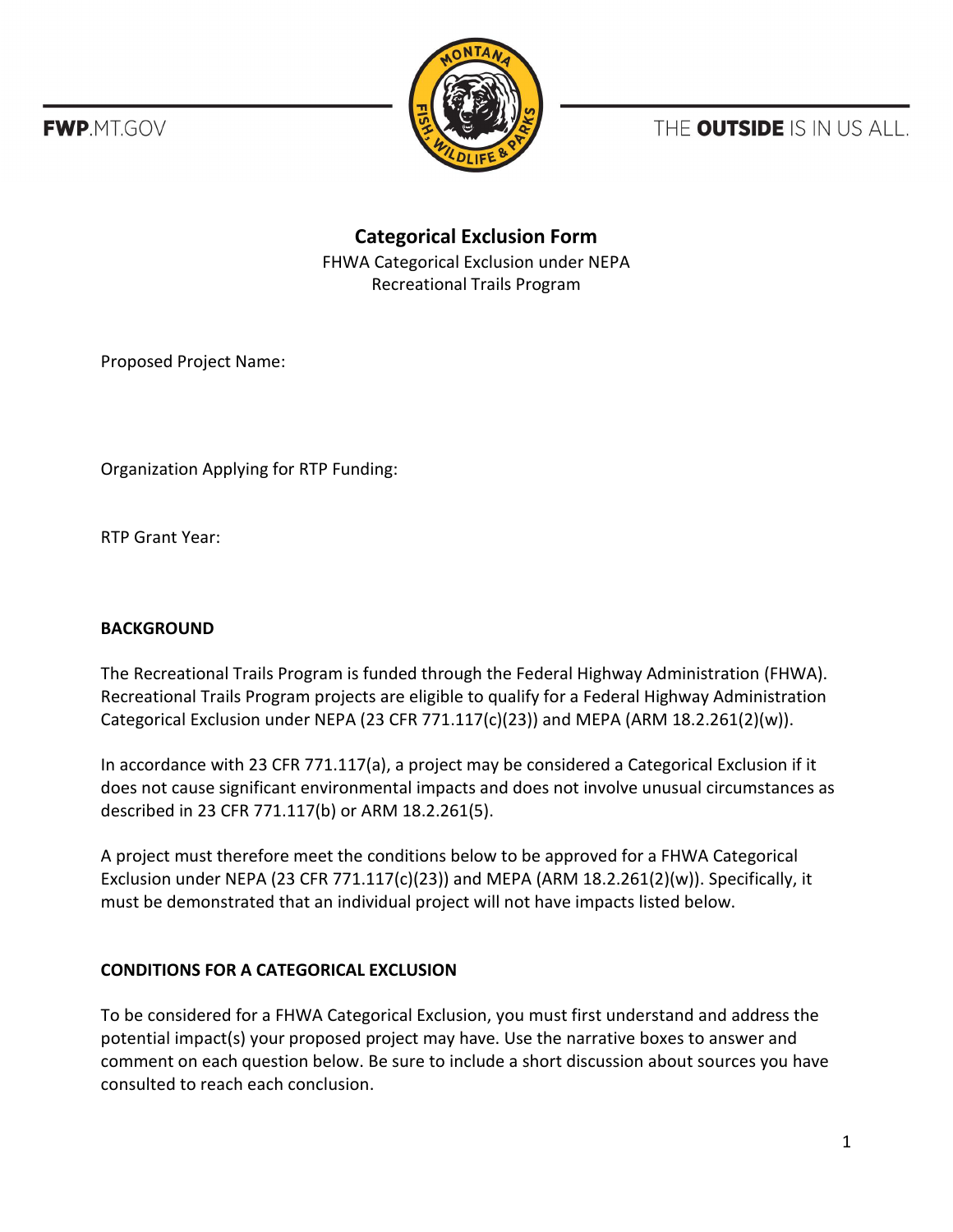1. Does the project involve the acquisition of more than a minor amount of right-of-way? An acquisition is considered more than minor if it will involve more than a quarter of the parcel or substantially affect the functionality of the primary structure on the property. *Suggest sources: [Montana Cadastral](http://svc.mt.gov/msl/mtcadastral)*

| $\vert$   Yes | $\vert$ $\vert$ No |
|---------------|--------------------|
|---------------|--------------------|

2. Will the project result in a determination of adverse effect on historic properties pursuant to Section 106 of the National Historic Preservation Act? *Suggested sources: The State Historic [Preservation Office](https://mhs.mt.gov/Shpo)*

| $\vert$   Yes | $\vert$ $\vert$ No |
|---------------|--------------------|
|---------------|--------------------|

3. Will the project have a significant impact to planned growth or land use for the area? *Suggested sources: Local county or municipality planner/planning office*

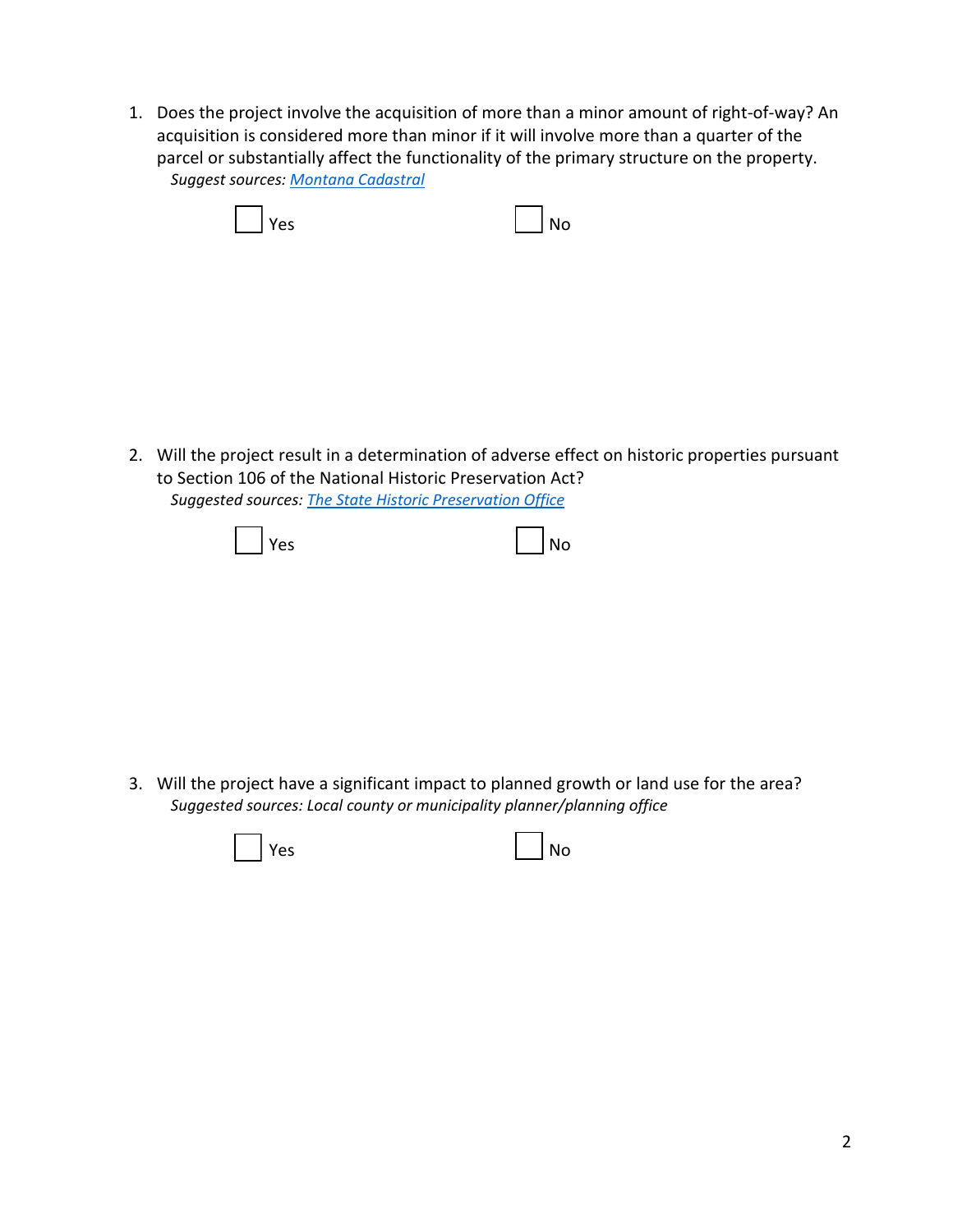4. Is the project expected to induce controversy on environmental grounds? *Suggested sources: Adjacent and nearby landowners*

| $\vert$   Yes | $\bigcap$ No |
|---------------|--------------|
|---------------|--------------|

5. Will the project require a US Army Corps of Engineers Clean Water Act Section 404 permit other than a Nationwide Permit or a General Permit? *Suggested sources: [DNRC Stream Permitting Guide,](http://dnrc.mt.gov/licenses-and-permits/stream-permitting) [Montana Natural Heritage Program](http://mtnhp.org/)*

| $\vert$ $\vert$ Yes | $\vert$ $\vert$ No |
|---------------------|--------------------|
|---------------------|--------------------|

6. Will the project require work encroaching on a regulatory floodway or work affecting the base flood elevation of a water course or lake, pursuant to Executive Order 11988 as amended and 23 CFR 650 subpart A?

*Suggested sources: Local county or municipality [floodplain administrator](http://dnrc.mt.gov/divisions/water/operations/floodplain-management/contacts)* 

| No<br>$\mathbf{1}$ |
|--------------------|
|                    |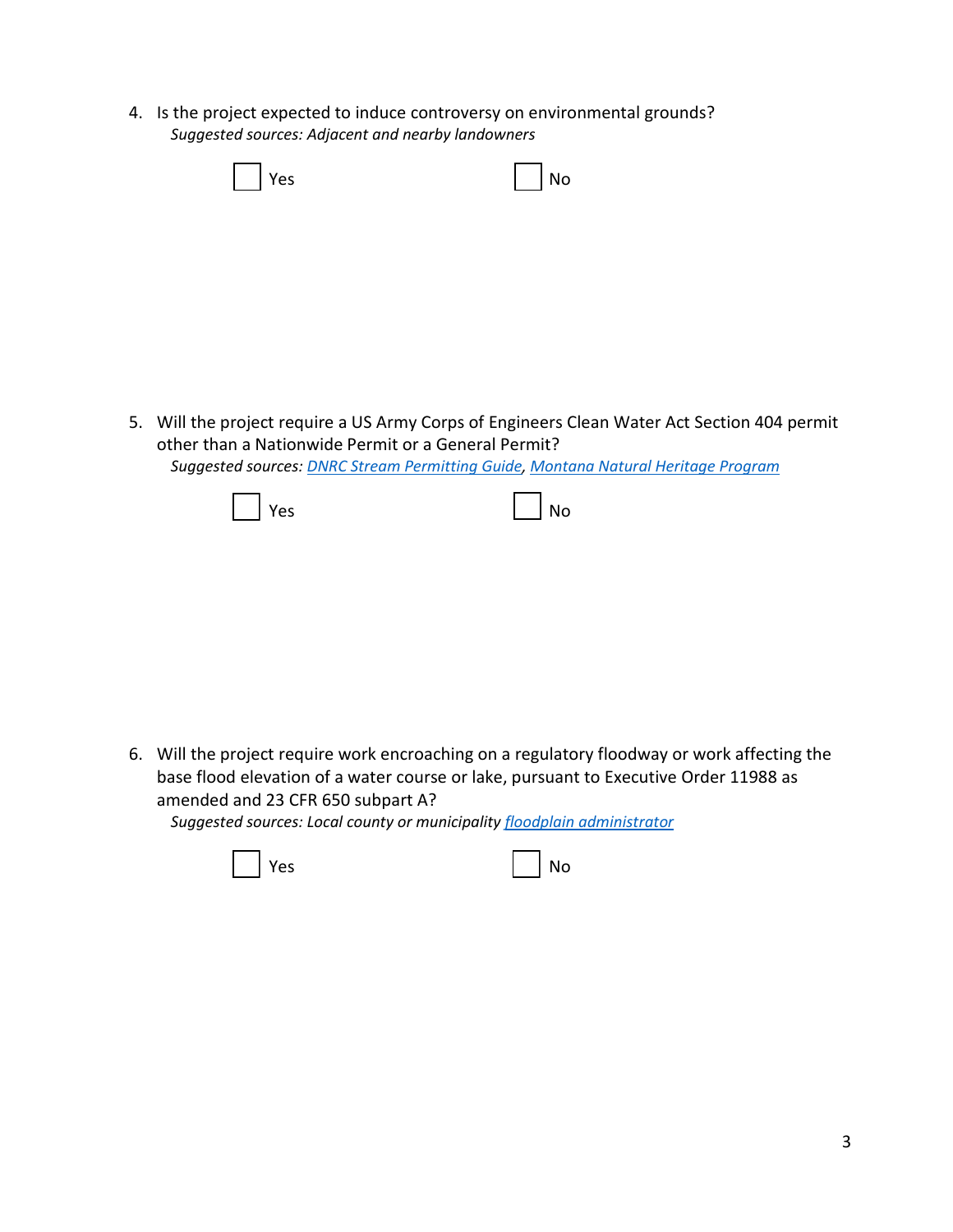7. Will the project require construction in, across, or adjacent to a river designated as a component of, or proposed for inclusion in, the National System of Wild and Scenic Rivers published by the US Department of Interior/US Department of Agriculture? *Suggested sources: [National Wild and Scenic Rivers System](https://www.rivers.gov/montana.php)*

| $\Box$ Yes | $\overline{\phantom{a}}$ No |
|------------|-----------------------------|
|------------|-----------------------------|

8. Will the project affect federally listed or candidate species, or proposed or designated critical habitat, or have impacts subject to the conditions of the Bald and Golden Eagle Protection Act?

*Suggested sources: [Montana Natural Heritage Program,](http://mtnhp.org/) [Montana Sage Grouse Program](https://sagegrouse.mt.gov/ProgramMap)*

| $\vert$   Yes | $\vert$ $\vert$ No |
|---------------|--------------------|
|---------------|--------------------|

9. Will the project have impacts on migratory birds subject to the conditions of the Migratory Bird Treaty Act?

*Suggested sources: [Montana Natural Heritage Program](http://mtnhp.org/)*